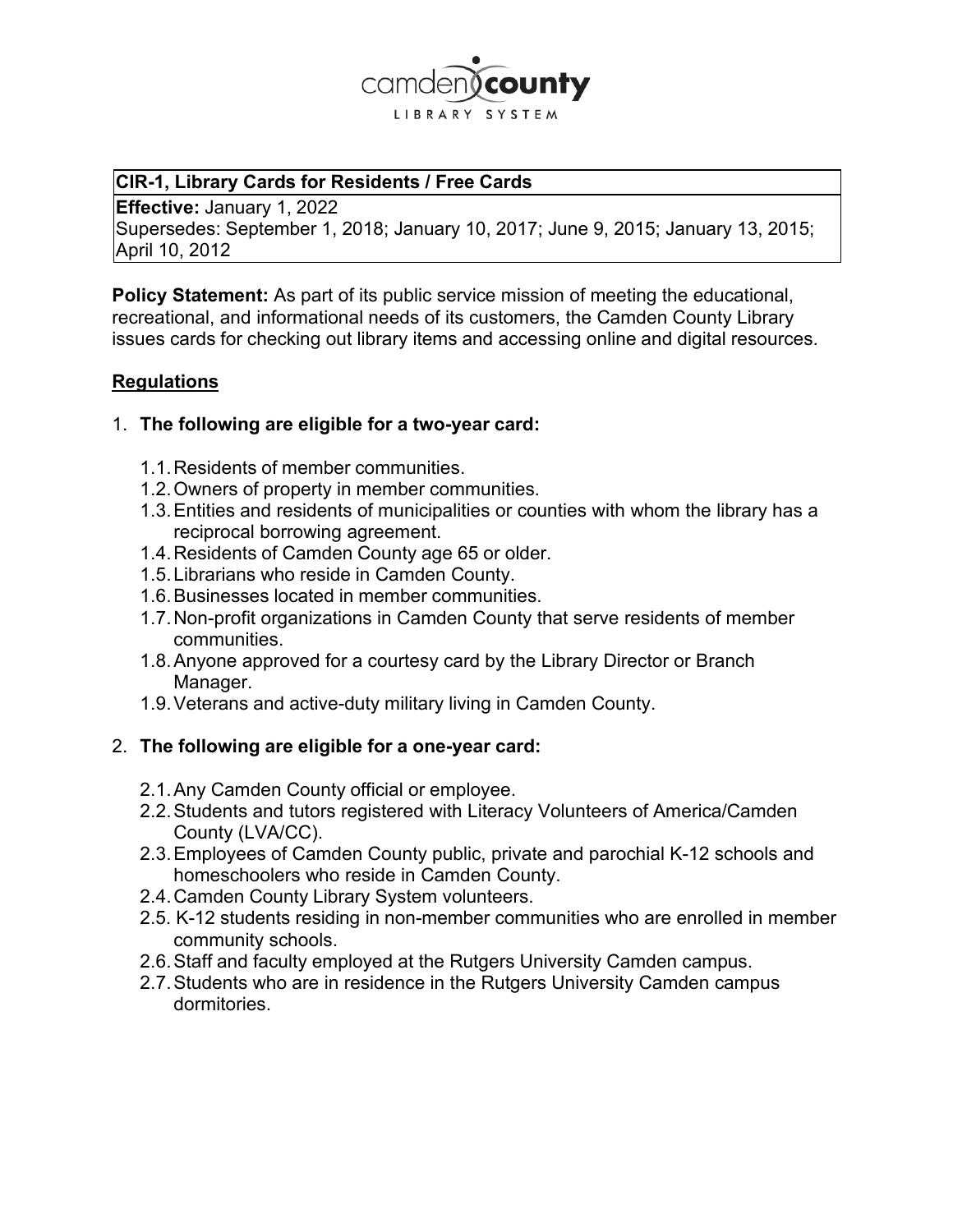## 3. **The following are eligible for a three-month card:**

- 3.1.Residents of non-member communities issued a card in conjunction with a library-sponsored special promotion, program, or initiative.
- 3.2.Individuals aged 15 and older who do not have a permanent address or identification with a current address.

# **Procedures**

- 1. There is no age restriction for obtaining a library card.
- 2. Registration renewal requires one form of identification with a current street address except in the case of individuals who receive a three-month card under the provisions of 3.2 in this policy.
- 3. Change of address requires a valid photo identification card with new street address or two other forms of identification with new street address.
- 4. Registration requirements:
	- 4.1.Adults (age 18 and older) and juveniles (ages 15 through 17) must present a valid photo identification card with current street address or two other items of identification with current street address. If US mail is being used as a form of ID, it must be issued or postmarked within the last 90 days and include name and current address. A post office box may be used if the resident shows proof of ownership of property in a member community (tax bill, etc.).
	- 4.2.Juveniles (age 14 and under) must be accompanied by a parent or legal guardian who must present appropriate identification and sign the application as the person responsible for the card. If a juvenile is unable to provide the required identification and co-signature, the registration may be processed, and the card mailed to a street address care of a parent or guardian. Three items may be borrowed on the date of issue of the card.
	- 4.3.Nonresident owners of property in member communities must present proof of such ownership.
	- 4.4.Residents of Atlantic County must show a valid Atlantic County Library card in addition to what is required in Section 2 above.
	- 4.5.Camden County College (CCC) students who are otherwise ineligible for membership with the Camden County Library may borrow materials by presenting a valid Camden County College Library card.
	- 4.6.Professional librarians living in Camden County must show evidence of their degree in addition to what is required in section two, above.
	- 4.7.Businesses located in member communities and non-profit organizations in Camden County serving residents of member communities must submit proof of affiliation with the business and proof of the business address.
	- 4.8.Military veterans (active duty, veteran, and retirees) living in Camden County must present documentation confirming their status. Documents